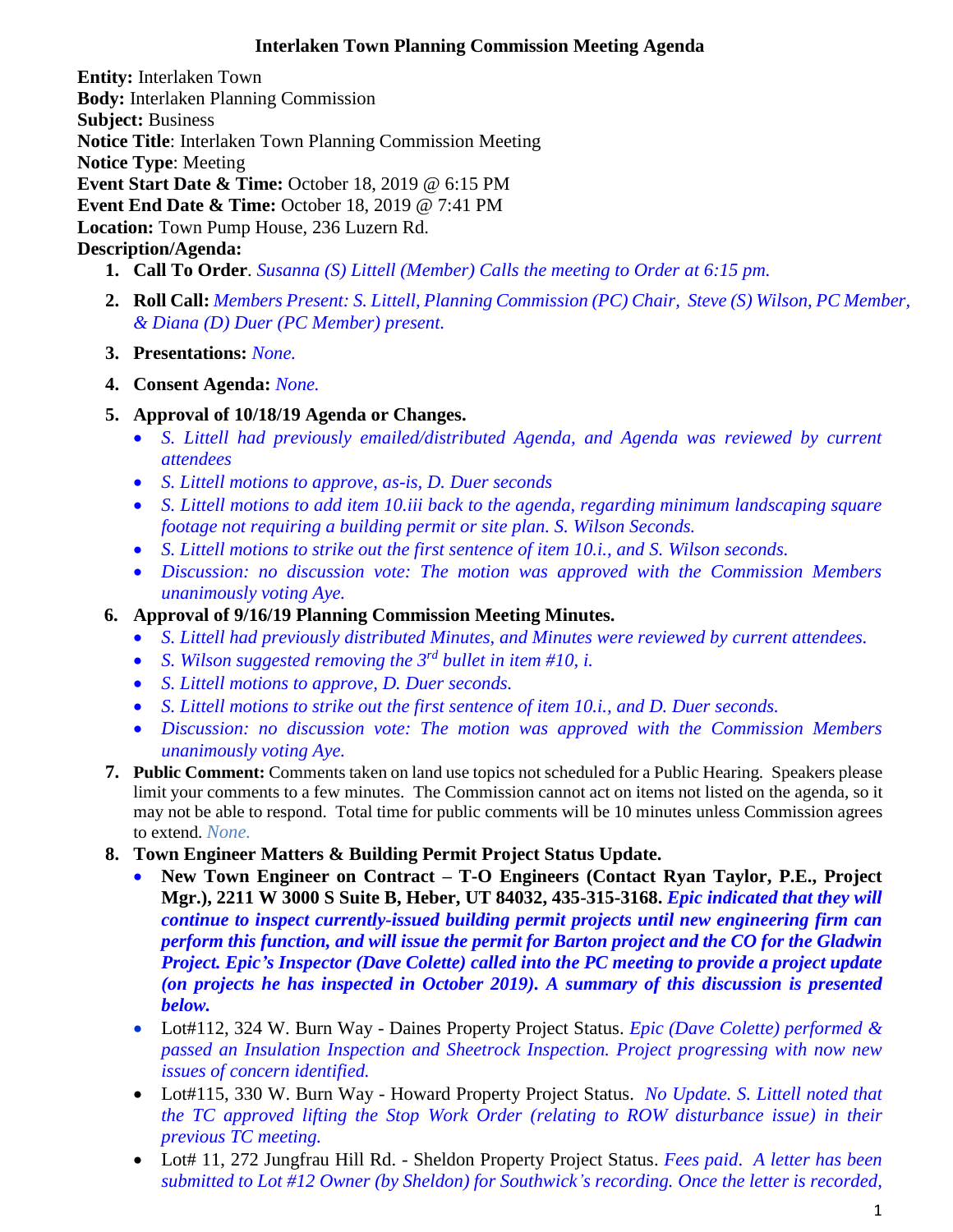*and the town confirms that no additional fees are owed, Epic will issue the CO for the Sheldon project and approve the grading permit for the work performed at Southwick).*

- Lot#12, 281 St. Moritz Rd. Southwick Property Project Status. *See Sheldon project status.*
- Lot #43, 267 W. St. Moritz Rd. Gladwin Garage Project Status. *The PC inspected the project ROW, and no issues identified. Since there are no outstanding fees. The PC will notify Epic that they can issue the CO.*
- Lot#198, 253 Interlaken Dr. Ball Project Status. *Progressing. No Issues identified.*
- Lot# 129, 333 Interlaken Dr. Wilcox Project Status. *Footing Inspection passed. The PC became aware of a problem (serious pothole) in the town road 2-3 sq-ft,. The TC sent the property owner and the contractor an email requesting a resolution to correcting this deficiency be prepared and submitted to the PC prior to the Oct. TC meeting. Two (2) PC members (S. Littell and S Wilson) and a TC member (Chuck Onan) met with the Contractor onsite to review deficiency. While onsite, the PC noted there was no portable toilet on site or now was a concrete washout station was provided and concrete was improperly washed out onto the ground. Subsequent to this meeting, the contractor did satisfactorily address these last two matters. The Contractor indicated that he will work with Eccles to perform a temporary repair before the snow season or excessive rain event.*
- Lot# 29, 308 Interlaken Dr. McNaughton/Beebe Garage Project Status. *Dave Colette indicated insulation and drywall inspections passed.*
- Lot 161, 252 Interlaken Dr. Penman Remodel Project Status. *Dave Colette indicated that he performed (and they passed) a Shower Pan Inspection. S. Littell also noted that she observed the contractor unloading a steel tracked backhoe onto the town street (Interlaken Dr.), and informed him that this activity cannot occur on the town road without protecting the road with steel or wood plates, and if he didn't have these, he needs to reload the vehicle on the Owners property (and not on the Town road). This equipment looks like it could have been used to set new rock retaining wall (for landscaping) not associated with the approved drawing submission. No road damage was noted.*
- Lot 39, 275 St. Moritz Rd. New Osborne Home Expansion/Remodel Project Status. *No Issues, Progressing. A small pothole was observed on their gravel driveway, but doesn't currently effect town road. PC to take a photo and will keep an eye on this.*
- Lot 172, 355 Bern Way Ekstrom Project Pavement & Landscaping Project Status. *Dave Colette noted a footing and foundation Inspections performed. The foundation for the higher wall was not passed, due to no drawing details submitted for this wall height (which was indicated on the approved drawing to be < 4 feet tall (and not 8 feet tall). This wall also has no constructed "Weep Holes" designed, as typically required (to ensure proper drainage). The 2nd wall section (closer to the home) was Inspected & approved by Dave Colette (but not the retaining walls closer to the road). Dave Colette recommended updated drawing be submitted by the Owner to Epic and Josh Call is aware of this deficiency and for the need of updated drawings to be submitted prior to final project approval (CO sign-off). PC to also send the Owner a request to address these issues.*
- Lot 065, 315 Jungfrau Rd. Barton Deck Extension & Carport Project Status. *This project submitted the updated drawings (with structural calculation) to Epic today. The Owner also notified the PC that their Contractor (John Bingham) wanted to pour concrete footers today. The PC immediately informed the Owner that this activity cannot happen without a Footer Rebar Inspection and Concrete Inspection (by Epic) and provided Dave Colette's contact info to the Owner. The Owner also indicated that they have paid all of their fees; but the Town Clerk informed the Property Owner that we have not yet received their fees. The PC informed the property Owner that work (outside simple grading & footer prep work) cannot commence without payment of all required fees & deposits.*
- Lot 111 Lot 211, 259 Matterhorn Circle Kevin Parsons New Residence Project Status. *The Property Owner contacted the PC indicating they would like to submit their Building Permit submission and that they have paid all Town fees to the Town Clerk. S. Littell informed the Owner that they can submit their drawings once the new Town Engineer is on Contract (within the next week or so).*